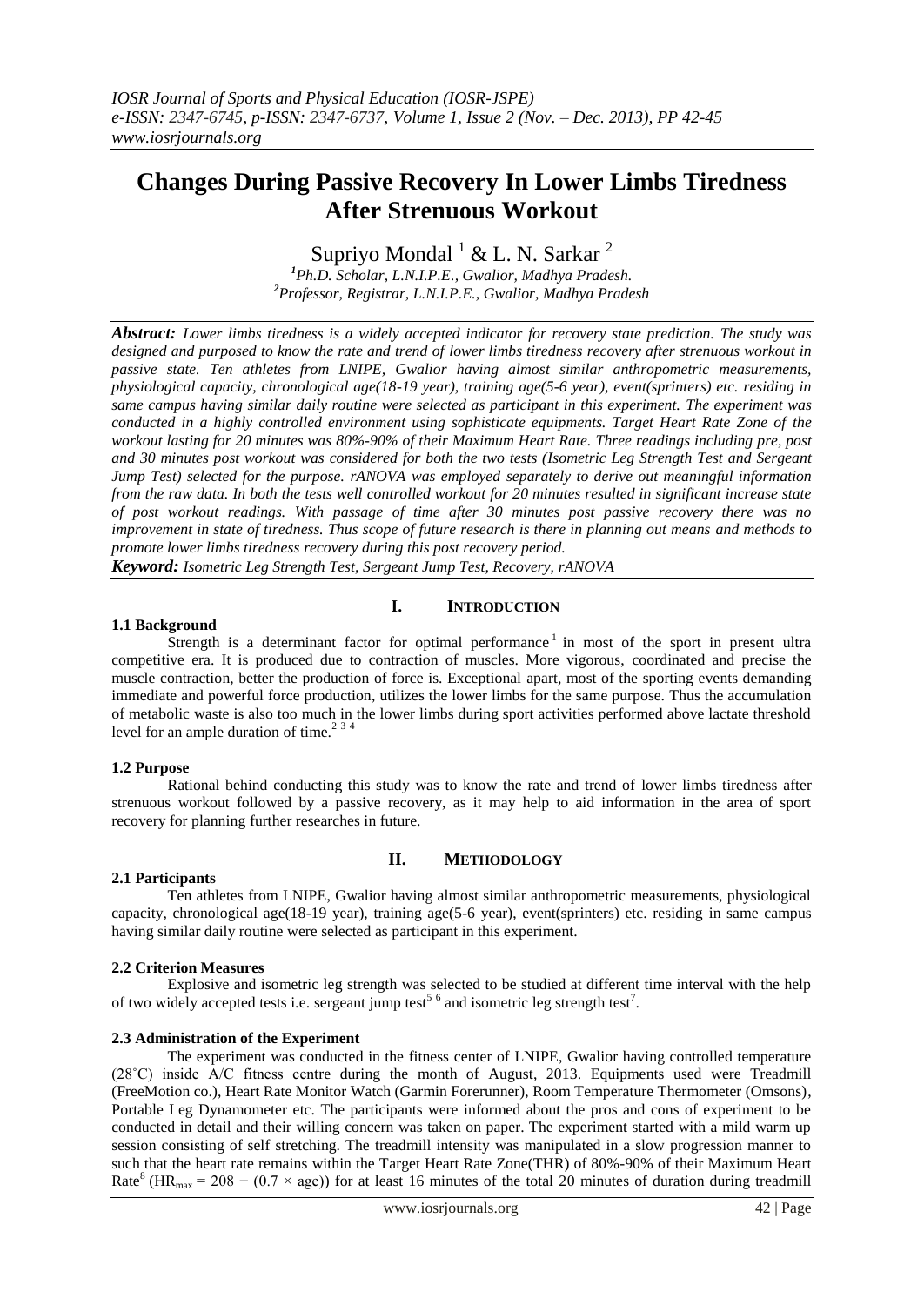workout. Karvonen formula<sup>9</sup> (THR = ((HR<sub>max</sub> – HR<sub>rest</sub>) × % intensity) + HR<sub>rest</sub>) for calculating target heart rate was used. Participants were free to withdraw themselves at any point of workout. Best of two readings on leg strength with both the test were taken at regular interval just before workout, just after workout and 30 minutes after workout. Post recovery till the last reading the participants kept sitting idle.<sup>10</sup>

## **2.4 Statistical Technique**

The study followed repeated measure design. For analyzing the obtained data and derive the meaningful information from it descriptive statistics, one way repeated measure analysis of variance (rANOVA) and bonferroni post hoc test was conducted using IBM SPSS-17 software<sup>11</sup>. Level of significance choosen was 0.05.

| Table 1: Descriptive Statistics of Leg Strength |                             |       |            |                    |      |            |  |  |  |
|-------------------------------------------------|-----------------------------|-------|------------|--------------------|------|------------|--|--|--|
|                                                 | Isometric Leg Strength Test |       |            | Sergeant Jump Test |      |            |  |  |  |
| Reading at Different Time                       | Mean                        | SD    | <b>SEM</b> | Mean               | SD   | <b>SEM</b> |  |  |  |
| Leg Strength Pre Activity                       | 182.80                      | 25.90 | 8.19       | 57.80              | 7.08 | 2.24       |  |  |  |
| Leg Strength Post Activity                      | 167.10                      | 20.01 | 6.33       | 52.70              | 7.35 | 2.32       |  |  |  |
| Leg Strength Post Recovery                      | 171.10                      | 31.24 | 9.88       | 54.10              | 8.96 | 2.83       |  |  |  |

| <b>RESULTS AND FINDINGS</b> |
|-----------------------------|
|                             |

Table 1 indicates descriptive scores of mean & standard deviation of Isometric Leg Strength Test & Sergeant Jump Test of the participants.

| <b>Table 2: Mauchly's Test for Testing Assumption of Sphericity</b> |                              |                  |   |       |                        |                 |                 |  |  |
|---------------------------------------------------------------------|------------------------------|------------------|---|-------|------------------------|-----------------|-----------------|--|--|
| Within Subjects                                                     | Mauchly's W<br>df<br>Approx. |                  |   | $P-$  | Epsilon                |                 |                 |  |  |
| Effect                                                              |                              | $Chi-$<br>Square |   | Value | Greenhouse-<br>Geisser | Huynh-<br>Feldt | Lower-<br>bound |  |  |
| Isometric Leg<br><b>Strength Test</b>                               | $0.43*$                      | 6.77             | 2 | 0.034 | 0.64                   | 0.69            | 0.50            |  |  |
| Sergeant Jump Test                                                  | 0.73                         | 2.57             |   | 0.276 | 0.78                   | 0.92            | 0.50            |  |  |
|                                                                     |                              |                  |   |       |                        |                 |                 |  |  |

**\*** Significant at 0.05 level

For Isometric Leg strength Test, Mauchly's Test of Sphericity is significant as P-Value is less than 0.05, which means assumption of sphericity has been violated. Again as the Epsilon value is less than 0.75 thus Greenhouse-Geisser correction will be used for referring significance of the F ratio for interpreting results in rest of the study for this particular strength test. In case of Sergeant Jump Test assumption of sphericity has been met as Mauchly's Test of Sphericity is nonsignificant having P-Value more than 0.05.

| Table 3: Tests of Within-Subjects Effects of Leg Strength |                       |              |                |         |          |       |  |  |
|-----------------------------------------------------------|-----------------------|--------------|----------------|---------|----------|-------|--|--|
| Test                                                      |                       | Type III Sum | df             | Mean    | F        | $P -$ |  |  |
|                                                           |                       | of Squares   |                | Square  |          | Value |  |  |
| Isometric Leg                                             | Greenhouse-           | 1331.27      | 1.27           | 1045.71 | 4.36     | 0.053 |  |  |
| <b>Strength Test</b>                                      | Geisser               |              |                |         |          |       |  |  |
| Error(Isometric Leg                                       | Greenhouse-           | 2748.73      | 11.46          | 239.90  |          |       |  |  |
| Strength Test)                                            | Geisser               |              |                |         |          |       |  |  |
| Sergeant Jump Test                                        | Sphericity<br>Assumed | 138.87       | $\overline{c}$ | 69.43   | $18.25*$ | 0.000 |  |  |
| Error (Sergeant Jump)<br>Test)                            | Sphericity<br>Assumed | 68.47        | 18             | 3.80    |          |       |  |  |

\*Significant at 0.05 level.

Perusal of Table 3 shows the results of both the within-subjects variable. It reveals that there lies no statistical significant difference in Isometric Leg Strength Test, whereas in case of Sergeant Jump Test significant difference is present as the significance of F in the first case is 0.053 which is more than the criterion value of 0.05, and in the later case is 0.00 which is less than the criterion value of 0.05. We can, therefore, conclude that there was a significant difference between the leg strength readings at different time point calculated by Sergeant Jump Test, but there was no difference between leg strength readings at different time point calculated by Isometric Leg Strength Test. However, this test does not tell us exactly in between which readings the difference exists. For availing this detail information we conducted Bonferroni post Hoc test.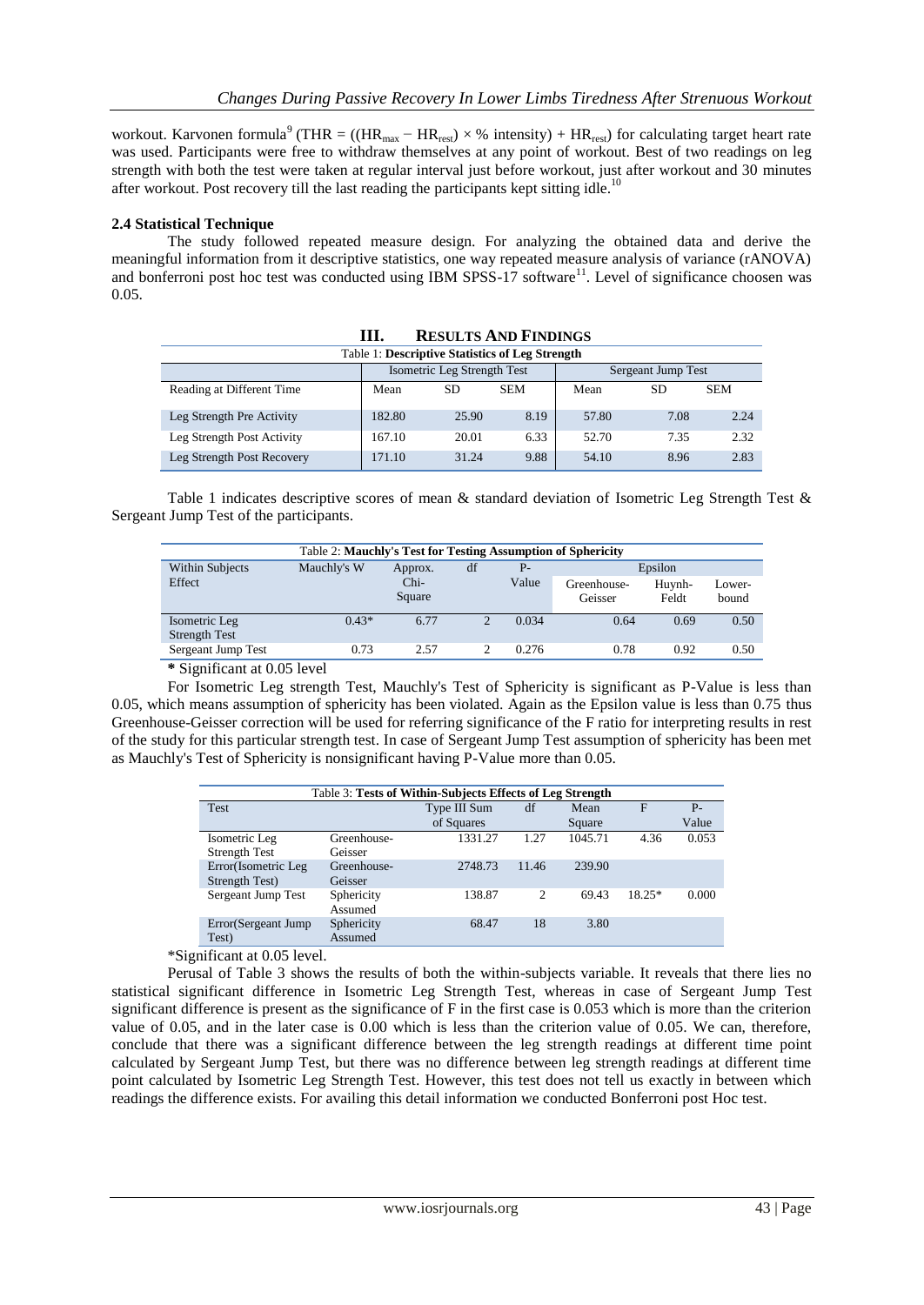|                                              | Table 4: Pairwise Comparisons of Marginal Leg Strength Means |                  |                          |            |         |                                                             |                |  |  |
|----------------------------------------------|--------------------------------------------------------------|------------------|--------------------------|------------|---------|-------------------------------------------------------------|----------------|--|--|
|                                              | (I) Leg Strength                                             | (J) Leg Strength | Mean<br>Difference (I-J) | Std. Error | P-Value | 95% Confidence<br>Interval for Difference<br>Lower<br>Bound | Upper<br>Bound |  |  |
|                                              | Pre Activity                                                 | Post Activity    | $15.70*$                 | 5.09       | 0.039   | 0.76                                                        | 30.64          |  |  |
| <b>Isometric Leg</b><br><b>Strength Test</b> | Pre Activity                                                 | Post Recovery    | $11.70*$                 | 3.64       | 0.032   | 1.02                                                        | 22.38          |  |  |
|                                              | Post activity                                                | Post Recovery    | $-4.00$                  | 7.24       | 1.000   | $-25.24$                                                    | 17.24          |  |  |
|                                              | Pre Activity                                                 | Post Activity    | $5.10^{\degree}$         | 0.72       | 0.000   | 2.98                                                        | 7.22           |  |  |
| Sergeant Jump<br>Test                        | Pre Activity                                                 | Post Recovery    | $3.70^*$                 | 1.08       | 0.022   | 0.55                                                        | 6.85           |  |  |
|                                              | Post activity                                                | Post Recovery    | $-1.40$                  | 0.78       | 0.316   | $-3.68$                                                     | 0.88           |  |  |

**\*** Significant at 0.05 level

The rows having mean difference followed by star (\*) in the above Table 4 indicates the presence of significant difference between various reading points of both the leg strength test. An interesting finding is though the main effect for Isometric Leg Strength Test was found to be nonsignificant previously in Table 3, but Pairwise Comparisons of Marginal Means of the same shows there exist significant difference with pre activity reading to post activity readings and post recovery reading. In case of Sergeant Jump Test too significant difference was found with pre activity reading to post activity readings and post recovery reading.

## **IV. DISCUSSION OF FINDINGS**

Within the limitation of the study, the findings of leg strength test by both the tests reveals that after significant decrease in it due to 20 minutes of highly controlled workout at 80%- 90% of their HRmax, it did not recovered significantly till 30 minutes post workout, as the pre workout to post workout and post passive recovery readings remained significantly different in both the tests. The rate and trend of tiredness of lower limbs after strenuous workout followed by a passive recovery is shown in Figure 1, for Isometric Leg Strength Test and Figure 2, for Sergeant Jump Test. Thus the sports scientists may try out some specific recovery modules, strategies, interventions, etc. for catalyzing the rate of immediate recovery as in most of the games and sports i.e. judo, boxing, volleyball, swimming, cycling, and many more the demand of immediate recovery is very much due to conduction of repeated bouts or sessions in a single day for overcoming administrative limitations.



## **V. CONCLUSION**

In both the tests Isometric Leg Strength Test and Sergeant Jump Test for assessing tiredness of lower limbs after strenuous well controlled workout for 20 minutes we found significant increase state of post workout readings. With passage of time after 30 minutes post passive recovery there was no improvement in state of tiredness. Thus scope of future research is there in planning out means and methods to promote strength recovery during this post recovery period.